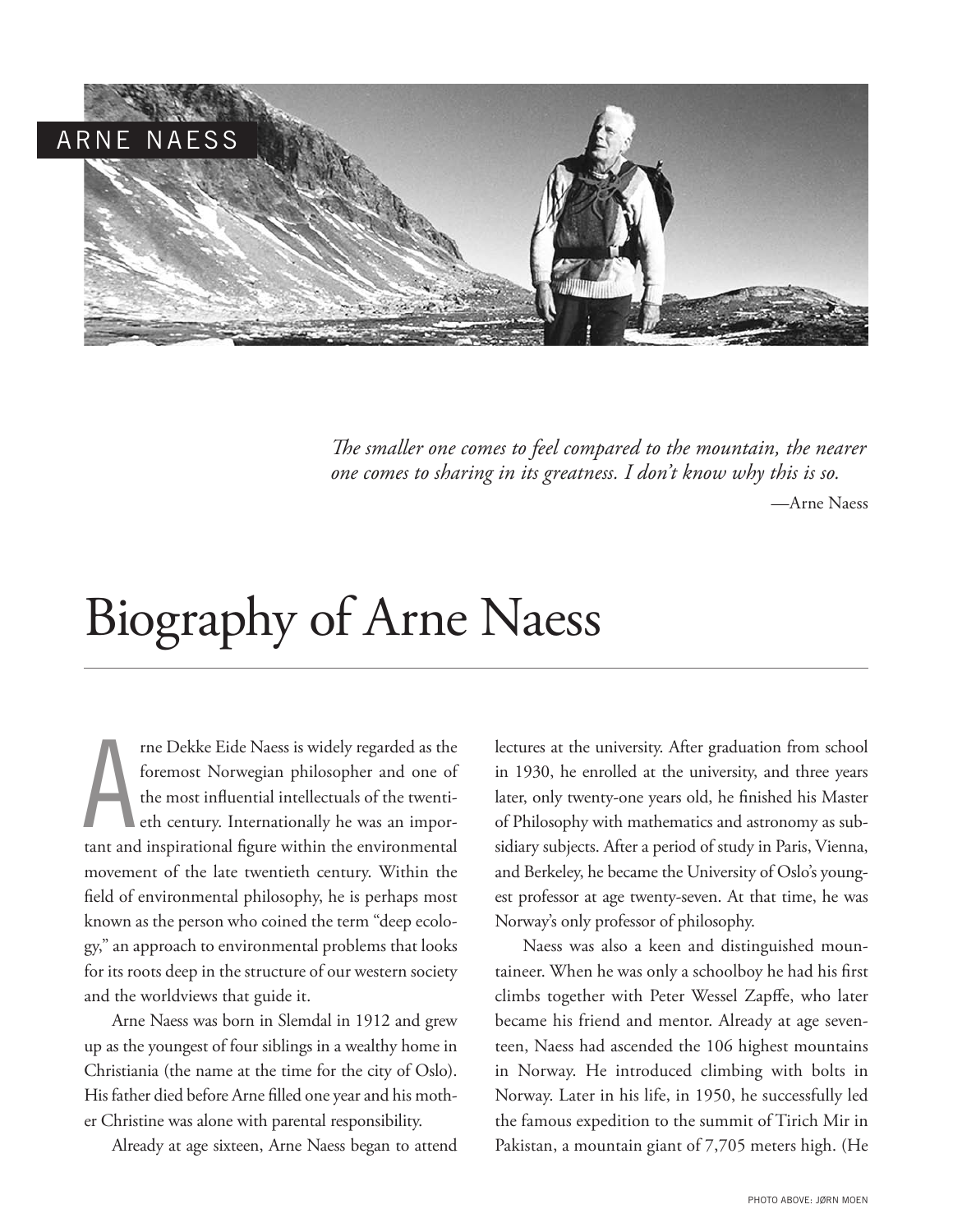led a second Norwegian expedition up the mountain in 1964.)

In 1938, he finished building an isolated wooden hut high on a slope of Mt. Hallingskarvet, where he would spend, altogether, close to fourteen years of his life. He called the hut Tvergastein and he used to be here about three months per year. It was here that he developed and further elaborated the concept of deep ecology, and his lifelong commitment to the environmental movement.

After he had earned his master's degree in 1933 at the University of Oslo, Naess ventured to Vienna where he studied for two years and collaborated closely with the most influential school of philosophers in the early part of the twentieth century: the Vienna Circle. Inspired by Ludwig Wittgenstein, they developed the philosophical movement of logical empiricism (or logical positivism) which asserted that only statements verifiable through empirical observation are cognitively meaningful.

After finishing his Ph.D. at age 24 in 1936, Naess was awarded a postdoctoral research position at the University of California for the years 1938-39. When he had completed Tvergastein's main room, he left for Berkeley where he worked with the pioneer of empirical psychology, Professor E.C. Tolman. Together with his associates, Tolman was doing experimental research on learning theory using laboratory rats. Here, Naess eventually went from studying how rats responded to interventions by the scientists to studying the behavior of the scientists themselves, as they were studying the rats.

Arne Naess returned to Norway in 1939, when he was offered a professor's position. He then became the head of the Philosophy Department at the University of Oslo. Naess's ideas have influenced several generations of Norwegian students through his textbooks on logic, argumentation theory, the philosophy of science and the history of philosophy. As the "father" of the *Examen Philosophicum* that all Norwegian students had to take as part of their university education, he had an immeasurable impact on political debate and social developments in general. His reputation as a phi-



A young Arne Naess in Vienna, 1933. PHOTO: PRIVATE COLLECTION

losopher stems originally from his work in semantics, but he has also worked and published in such apparently diverse areas as scepticism, Spinozian ethics, and Gandhian ethics of non-violence. Naess had a unique ability to reach beyond the academic community; he gave Norwegian philosophy a voice through popularized versions of his books and articles and by his public presentations and presence in the media.

To understand Naess's interest in Gandhian nonviolence more fully it may be instructive to move back in time once more. In 1930 reports reached Norway about a remarkable political action carried out by a 61 year old lawyer in India. Mohandas Gandhi had led a quarter million Indians on a march of 400 kilometers, from Ahmadabad to Dandi, a small village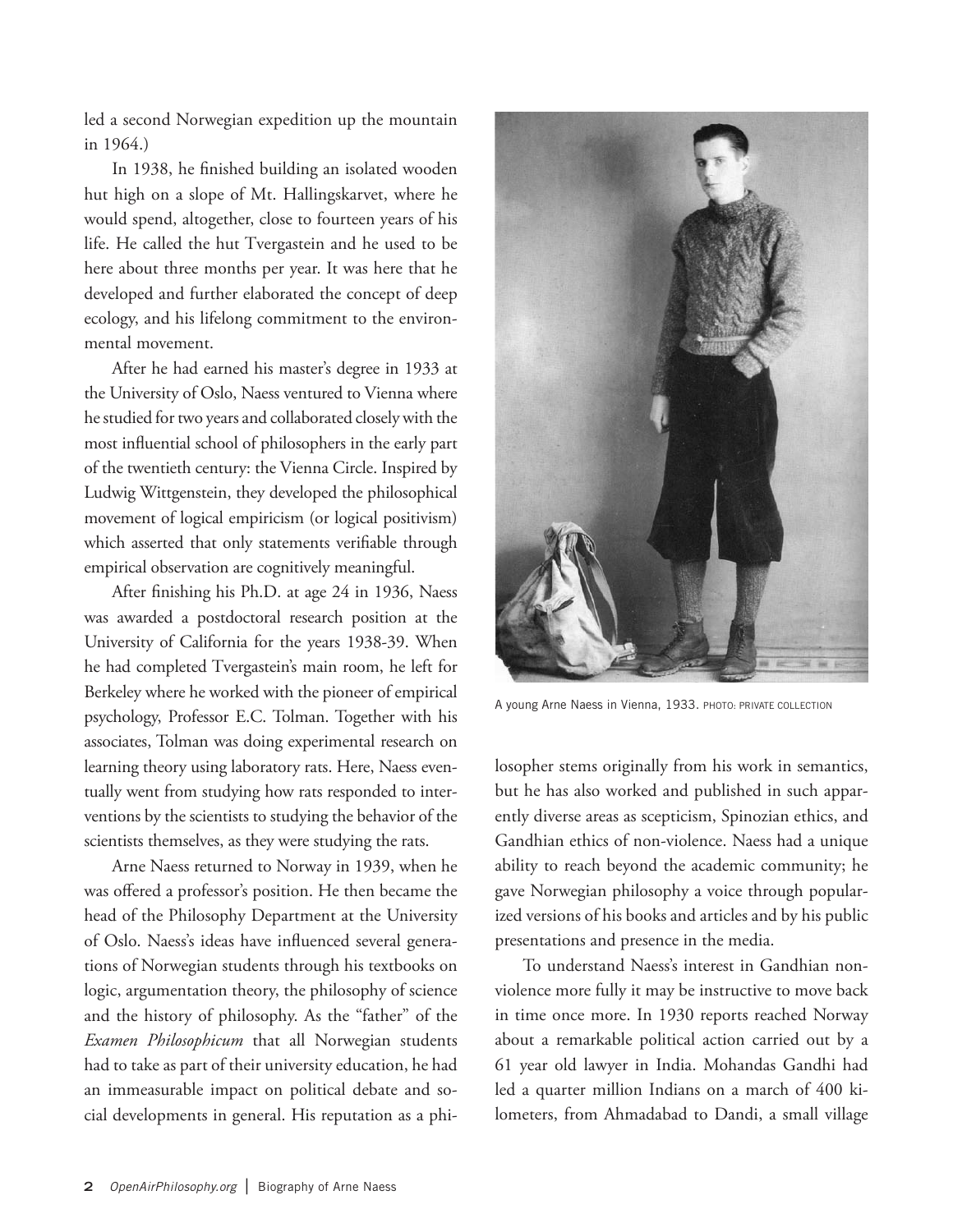on India's west coast. There he harvested salt from the sea, which was unlawful from the point of view of the British colonial regime, as it had the monopoly on the exploitation of salt. Gandhi called upon all Indians to struggle for freedom through non-violent means. All this made a strong impression on the young Naess. He found this form of activism very inspirational, even more so after meeting some young Indian students in Ustaoset, the small village south of his hut Tvergastein. Naess became persuaded of the strength of Gandhi's notion of *satyāgraha* (active nonviolent resistance) and his premise that any human conflict can be justifiably resolved through nonviolence. The rest of his life he would remain a Gandhian (or *gandhist,* as it is called in Norwegian), and be committed to nonviolent communication and direct active resistance. A key principle for him was that whenever one would be attacked for one's views, one—like Gandhi—first of all ought to seek understanding of the attacker's views.

During World War II, the German Army occupied Norway for five years. Naess wanted to be part of the underground resistance, but friends convinced him to remain on the faculty of the University of Oslo. One advantage he had was that he understood German. His adherence to non-violence didn't mean that he would remain passive. For him it didn't mean being be pacifist, but moving oneself into the center of conflict. Naess actually worked undercover for the Norwegian Intelligence Agency XU during the occupation. He was in close contact with members of the Resistance, and a few

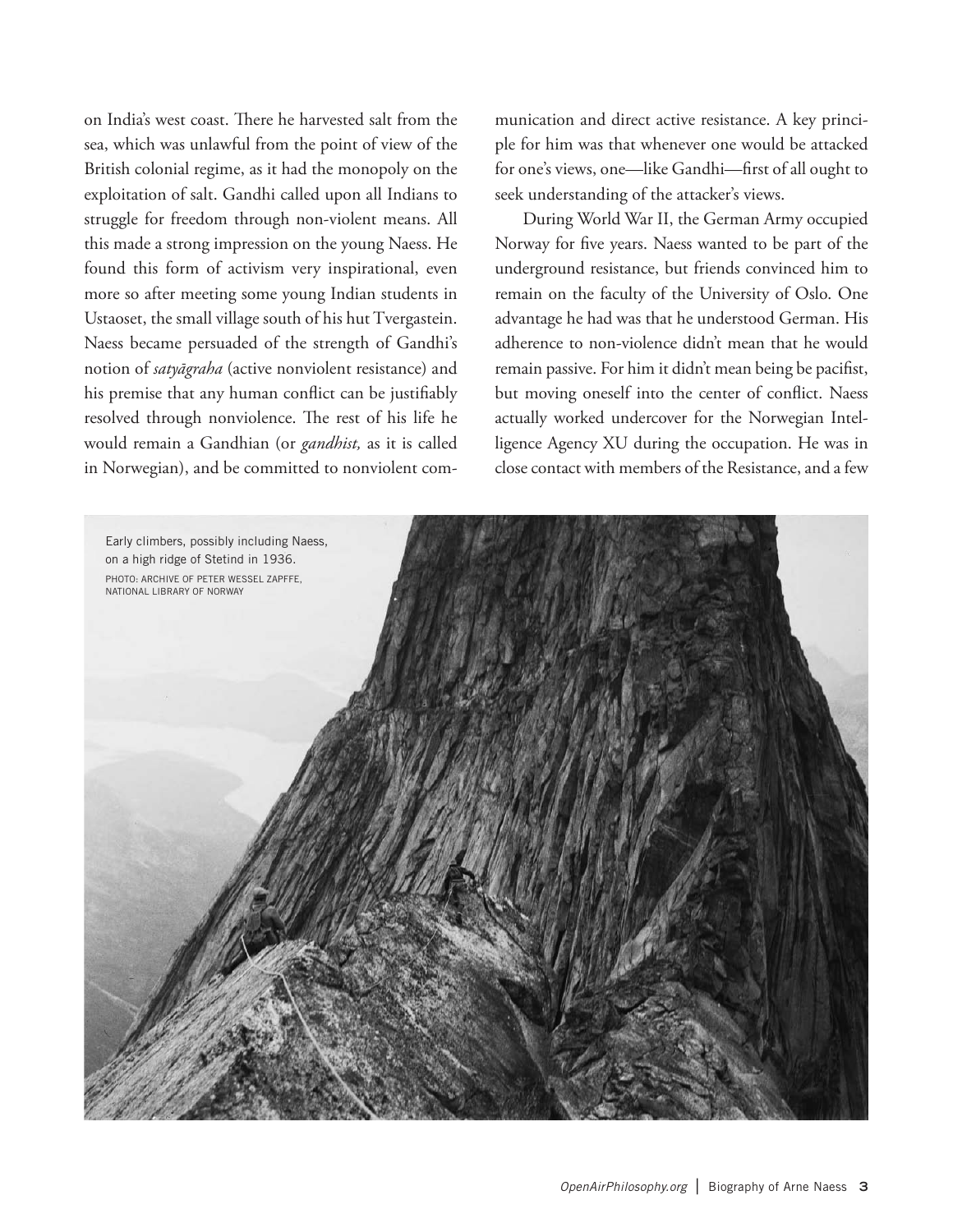times arms passed through his office at the university.

Directly after the war, Naess led a project which involved bringing together suspected torturers and the families of torture victims to gain a sense of closure on the fate of the latter—and to avoid having the "traitors" subjected to equally horrid persecution. Through its investigations his organization was able to uncover what had happened in several cases, and often this meant providing family relatives the certainty about the death of their disappeared loved ones.

In 1948 Naess was invited by UNESCO to be the scientific leader on a project which had as its aim to explore ideological controversies between the East and the West regarding use of the terms *democracy* and *freedom.*



Naess overlooking the mountains. PHOTO: ARCHIVE OF PETER WESSEL ZAPFFE, NATIONAL LIBRARY OF NORWAY

Naess was not only strongly influenced by Gandhi's teachings on non-violence but also by the writings of Dutch philosopher Baruch Spinoza (1632–1677). There is a famous photograph of Naess reading Spinoza's *Ethica* (Ethics) in 1964, in his tent high up in the Hindu Kush Mountains. Spinoza wrote that the more we know our own connections to the world, the more we know of that world itself. With Spinoza, Naess held that Nature (with a capital N) is not the passive dead, value-neutral nature of mechanistic science, but akin to Spinoza's *Deus sive Natura* ("God or Nature"), it is all-inclusive, creative, infinitely diverse and alive. To Naess and Spinoza, Nature is perfect "in itself." From his philosophical mentor, Naess also took the key concept of "self-realization." In his *Ethics*, Spinoza had written that reason demands that everyone "strives to obtain all which really leads man to greater perfection." Through a process of what he called "wide identification" Naess directed his concern both to humankind's relationship to life in general and to the self-realization of all life-forms for their own sake. The influence of Spinoza can also be traced in the value that Naess attributed to "deep questioning." When we begin to seek deeper clarification of our ultimate values, Naess held, we are involved in deep questioning that leads us to state our ultimate norms and views about the nature of the world. Through this, we are able to articulate a total view of life which can guide our lifestyle.

Naess was also pivotal to the development of modern social research in Norway. After the war he was part of a group of people who, inspired by Mahatma Gandhi's nonviolent struggle in India, felt obliged to initiate systematic efforts to achieve peace, and to do this on basis of scientific grounds. They were particularly keen to direct a critical eye toward the Cold War policies of the time and they argued for a so-called "third position." They would defend underprivileged groups, conduct action research; and develop more theory-oriented research on the theme of democracy. Together with Johan Galtung and others, Naess helped establish the Institute for Social Research (ISF) in Oslo in 1950.

When Naess published *Interpretation and Precise-*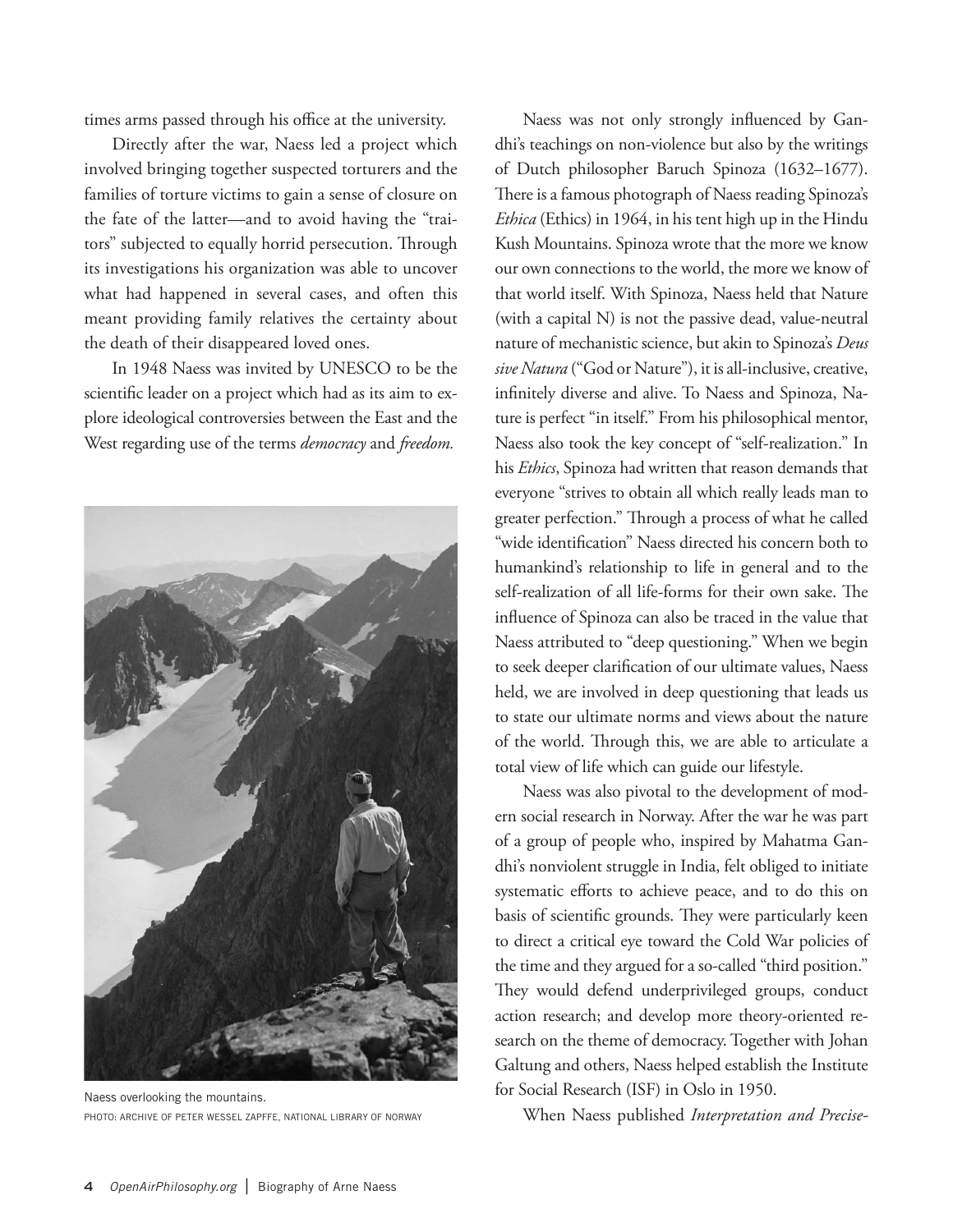*ness* in 1951—according to the University of Oslo his *key* work—he had worked for a long time within the field of empirical semantics, and now he had developed an empirical method for conducting language analysis. In the book he presents methods for interpretation and clarification which allow for achieving a better grasp of the depth and intention in claims of people that are expressed through their statements. In 1958, Naess was co-founder of *Inquiry,* an interdisciplinary philosophical journal.

In the preface to the book *Hva er filosofi?* ("What is Philosophy?," 1965) Naess declared that he had come to embrace views that were deviant from the ones he had earlier in life. He had now developed a philosophical skepticism that was based on different stands, such as "possibilism" (the feeling one may have that anything can happen at any time), pluralism, and a general attitude of openness and trust, rather than doubt.



In his books *Scepticism* (1968) and *Hvilken verden er den virkelige* ("Which World is the Real?," 1969), he expressed a strong awareness of human fallibility.

Following thirty years of professorship, Naess opted for early retirement in 1969, exactly ten years before the official retirement age. He wanted to devote himself more fully to his environmental commitment and to the development of environmental philosophy. But perhaps most importantly, he wanted to *live*, instead of just functioning. Most of his time he would now use to provide support for the emergence of so-called "green politics" in Europe. In Norway, he became especially known through his participation in actions against the hydroelectric development of Mardøla (1970) and Alta (1979–1981). In 1970, together with a large number of demonstrators (amongst whom Sigmund Kvaløy Setreng), he chained himself to rocks in front of Mardalsfossen, a waterfall in a Norwegian fjord, and refused to descend until plans to build a dam were dropped. Though the demonstrators were carried away by police and the dam was eventually built, the demonstration launched a more activist phase of Norwegian environmentalism.

In his seminal book *Ecology, Community and Lifestyle* ("*Økologi, samfunn og livsstil,*"1974; translated into English in 1989 by David Rothenberg), Naess presents his view on nature's intrinsic value, and on the relationship between humans and nature. For him, the view that "all living beings are part of the same whole" is neither a norm nor a description. Foremost, it is an intuitive reaction.

Left: Naess, reading Spinoza's Ethics, in the Hindu Kush Mountains. Right: Naess in 1950. PHOTOS: PRIVATE COLLECTION

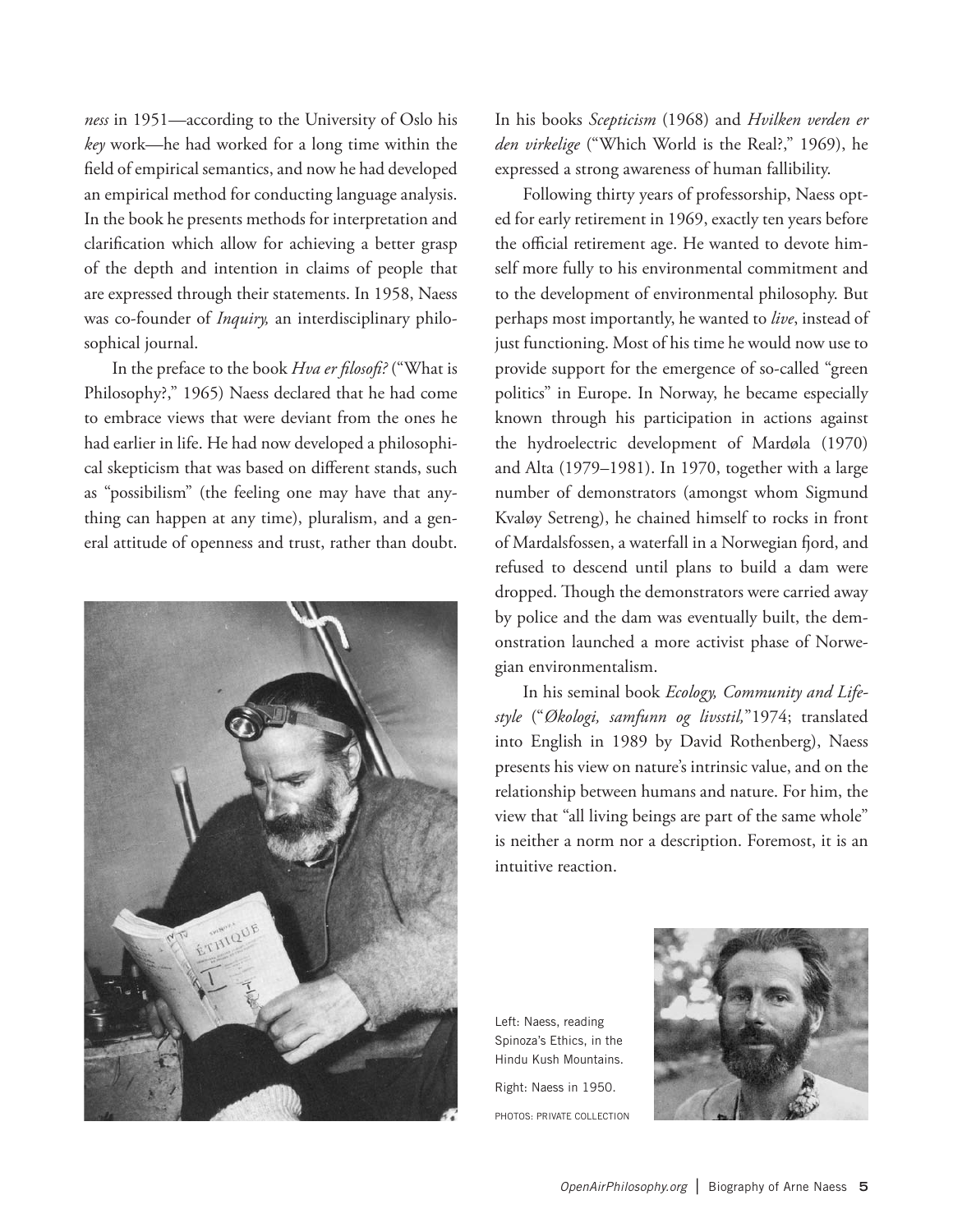

Above: Arne leaving his hut Tvergastein for a mountain hike. PHOTO: JØRN MOEN

Below: Naess holding his balance on a chunk of floating ice. PHOTO: PRIVATE COLLECTION

Naess first coined the terms deep ecology movement and ecosophy in 1973 in the article "The Shallow and the Deep, Long-Range Ecology Movement: A Summary." He contrasted the mainstream "shallow" ecology movement with the "deep" ecology movement. The latter stresses the need for extensive changes in values and practices, especially in industrial nations. Naess cited Rachel Carson's 1962 book *Silent Spring* as a key influence in his vision of deep ecology. From the early 1970s through the 1990s, he constantly sought to develop and clarify his thoughts on this new concept. As has often been misrepresented, for Naess, the adjective "deep" pertained, first and foremost, to a way of questioning, and not to whether a person would be either "deep" or "shallow." While camping together with George Sessions in Death Valley, California in 1984, he wrote the Deep Ecology Eight Point Platform which can be regarded as a listing of the basic principles of the deep ecology movement. Together with Australian rainforest activist John Seed, American eco-philosopher and Buddhist Joanna Macy and the activist Pat Flemming, Naess published the book *Thinking Like a Mountain: Towards a Council of All Beings* in 1988. (The idea of thinking like a mountain was first expressed by American ecologist Aldo Leopold in *Sand Country Almanac* which came out in 1949. In this book, Leopold recounts a gripping personal story. When working as a forester in New Mexico he had shot a female wolf on a mountainside and watched it die. This experience led him to view humans as intrinsically part of the natural world. To think like a mountain means being aware of the environment and how our actions can cause harm.)

Naess often asserted that he didn't consider himself to be an academic philosopher. His aim was to try to *live* his philosophy. The thought of simply being an academic philosopher—that is, to live a life of the mind—made him restless and uneasy. In the course of many years he developed his own *ecosophy* while living in Tvergastein. An ecosophy is a wisdom grounded in attention to the earth. He called his philosophy *Ecoso-*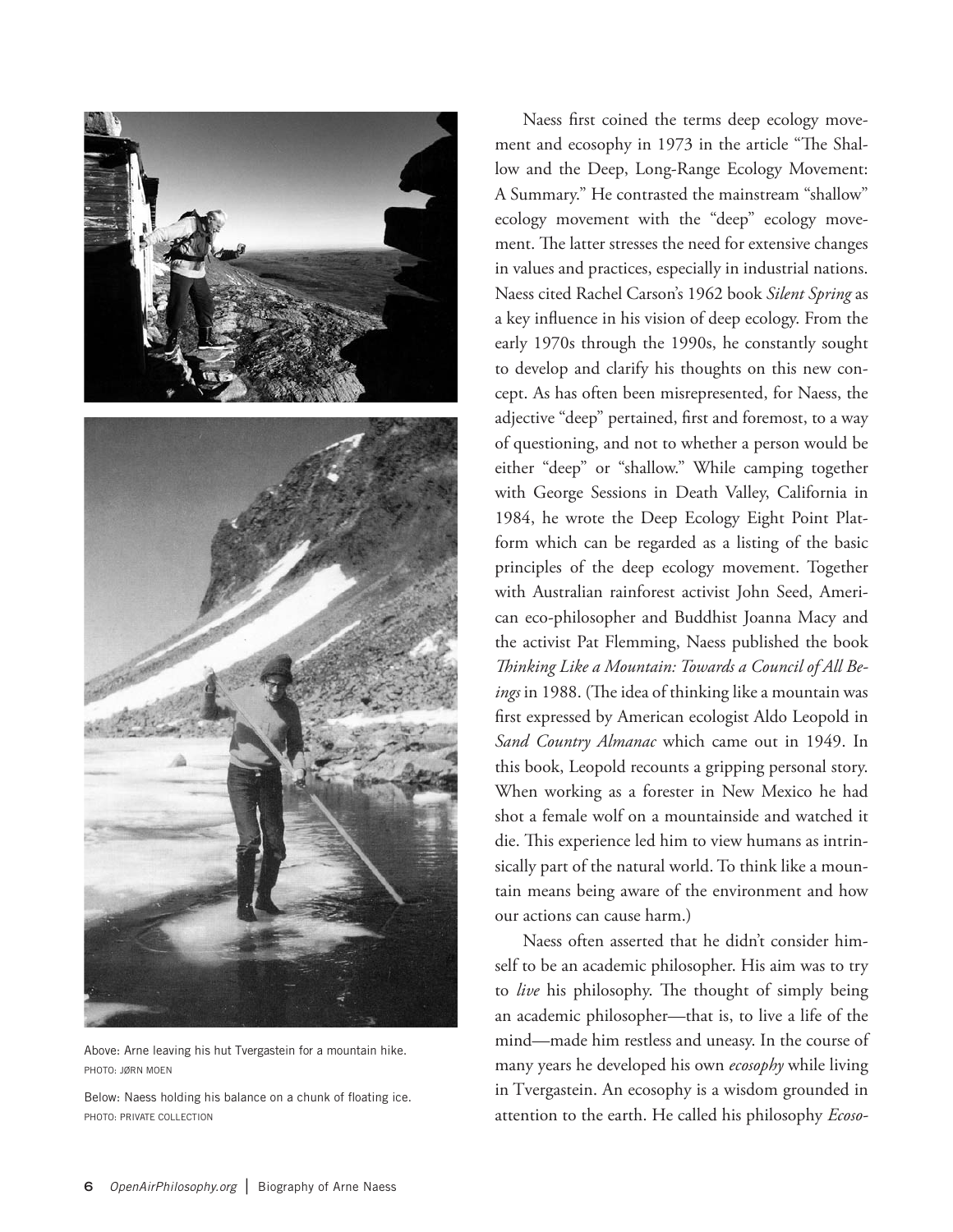A young Arne Naess (center) hiking on Kolsås with friends, 1928.



*phy T,* whereby the T stands for the place where he developed much of his thinking: Tvergastein. Naess averred that while western environmental groups had raised public awareness of the environmental issues of the time, they had largely failed to have insight into and address what he argued were the underlying cultural and philosophical background to these problems. Naess believed that the environmental crisis of the twentieth century had arisen due to certain unspoken philosophical presuppositions (such as the value dualism of spirit/matter and soul/body) and attitudes within modern western developed societies which remained unacknowledged.

Naess traveled the world encouraging other people to develop their own ecosophies because diversity and deep questioning were major aspects of his teaching. Through the 1990s, he continued his talks and travels. His involvement in the environmental movement ranged from grassroots protest to his candidacy for political office with the Green Party and being the first



Naess, climbing near Zapffe's cabin at Jægervatnet. PHOTO: ARCHIVE OF PETER WESSEL ZAPFFE, NATIONAL LIBRARY OF NORWAY